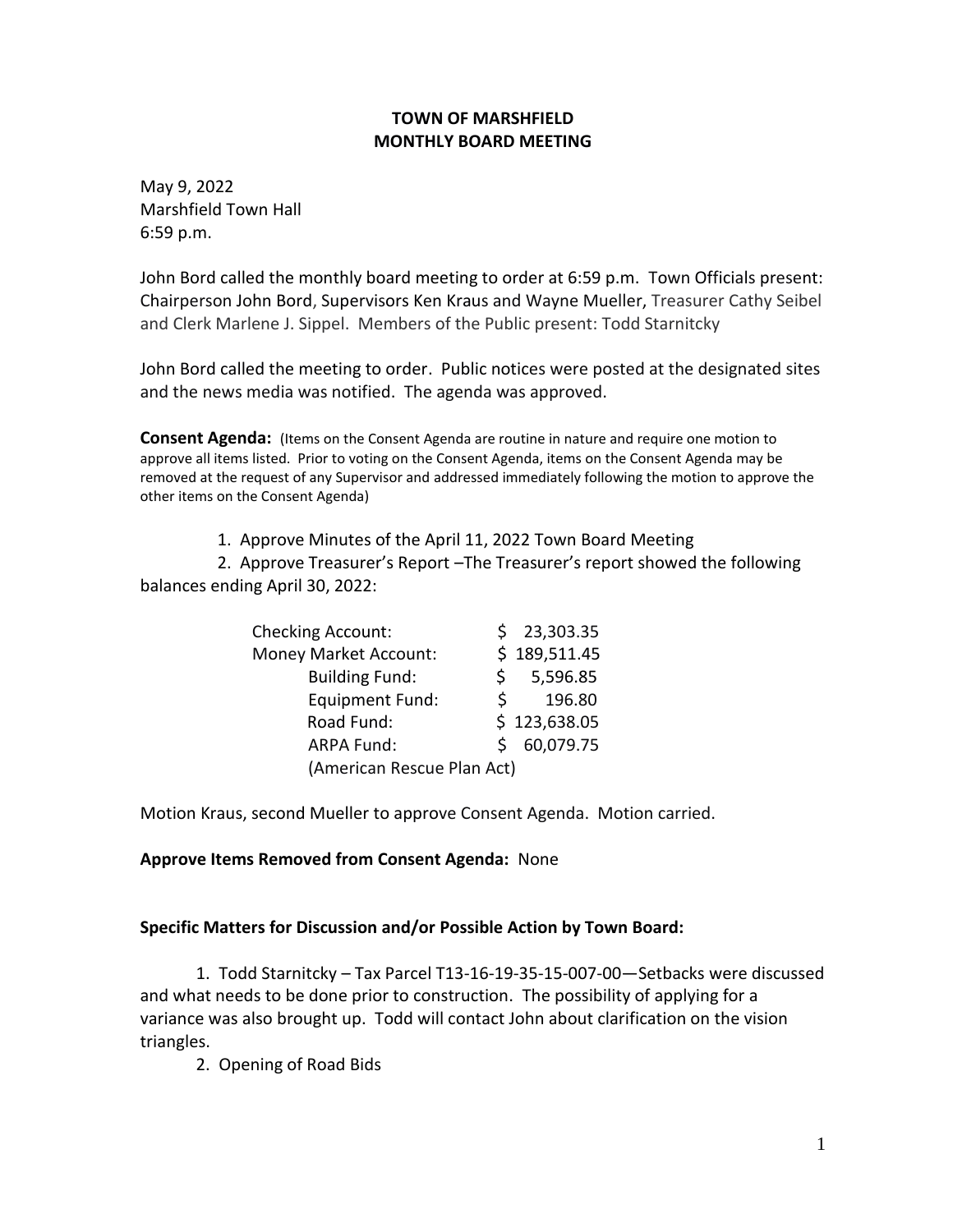Notice for road bids were posted at Schrage Bros, National Exchange and Town of Marshfield Hall on April 25, 2022. It was also published in the Fond du Lac Reporter on April 25, 2022 and May 2, 2022.

Sealed Bids --

Rusmar Rd – A bid was received from Scott Construction for \$69,338.00 for 8,025 ft (1.52 mi) x 20-21' - cm wedging various areas using approximately 286 T and applying a single seal coat using 3/8" stone. No other bids were received. Motion Mueller, second Kraus to accept the above bid for \$69,338. Motion carried.

Coconut Ln—The only bid received was from Scott Contruction for \$41,825.00 for 1,700 ft (.33 mi) x 14-15' – full width cm wedge O.L. using approximately 308 T, applying a single seal coat using 1/8" black stone & apply gravel shoulder. Motion Kraus, second Mueller to accept the bid of \$41,825. Motion carried.

Notice of 2022 Road Improvement Projects were posted at Schrage Bros., National Exchange and Town of Marshfield Hall on May 2, 2022.

Bid #5: Raise and widen 400' of Fire #795 Road (Klapperich). Install two culverts. Supply and compact gravel. The cost of the culvert shall be excluded from bid as Town will purchase culvert. Received bids from Halbach Excavating in the amount of \$28,700 and Andrew Excavating in the amount of \$13,036. Motion Mueller, second Kraus to accept the bid from Andrew Excavating in the amount of \$13,036. Motion carried.

Bid #1: Replace the concrete box culvert under Basswood Road with two concrete culverts. Damn the water flow. Break up old culvert. Install two new culverts. Backfill w/gravel and compact. Install rip-rap. The cost of the culvert shall be excluded from bid as the Town will purchase culvert. Received bids from Halbach Excavating in the amount of \$18,500 and from Andrew Excavating in the amount of \$25,533 plus an additional bid of \$2,500 to clean out northside of ditch and the soutside of ditch. John mentioned that the Village of Mt. Calvary favors using Halbach Excavating. Motion Mueller, second Kraus to accept the bid from Halbach Excavating in the amount of \$18,500. Motion carried. Bid #2: Remove 36" culvert on Willow Road. Place stone under new culvert. Install new culvert. Backfill w/gravel and compact. Install rip-rap. The cost of the culvert shall be excluded from bid as Town will purchase culvert. Received bid from Halbach Excavating in the amount of \$4,950 which includes Bid  $#3-$  removing & installing the new 15" culvert. A bid from Andrew Excavating for the 36" culvert replacement was received in the amount of \$2,702. Motion Kraus, second Mueller to accept the bid from Andrew Excavating in the amount of \$2,702. Motion carried.

Bid #3: Remove 15" culvert on Willow Road. Install new culvert. Backfill w/gravel and compact. The cost of the culvert shall be excluded from bid as Town will purchase culvert. The bid received from Halbach Excavating was included in with the 36" culvert for the amount of \$4,950 and a bid was received from Andrew Excavating in the amount of \$1,065. Motion Mueller, second Kraus to accept the bid from Andrew Excavating in the amount of \$1,065. Motion carried.

Bid #4: Clean ditch on south side of Calmar Road. Cut out for gravel shoulder. Relay 2 culverts. Re-gravel driveway. Received bids from Halbach Excavating in the amount of \$9,600 and from Andrew Excavating in the amount of \$7,768. Motion Kraus, second Mueller to accept the bid from Andrew Excavating in the amount of \$7,768. Motion carried.

Bid #6: Crackfill Rusmar Road— Received proposal from Crack Filling Service Corp.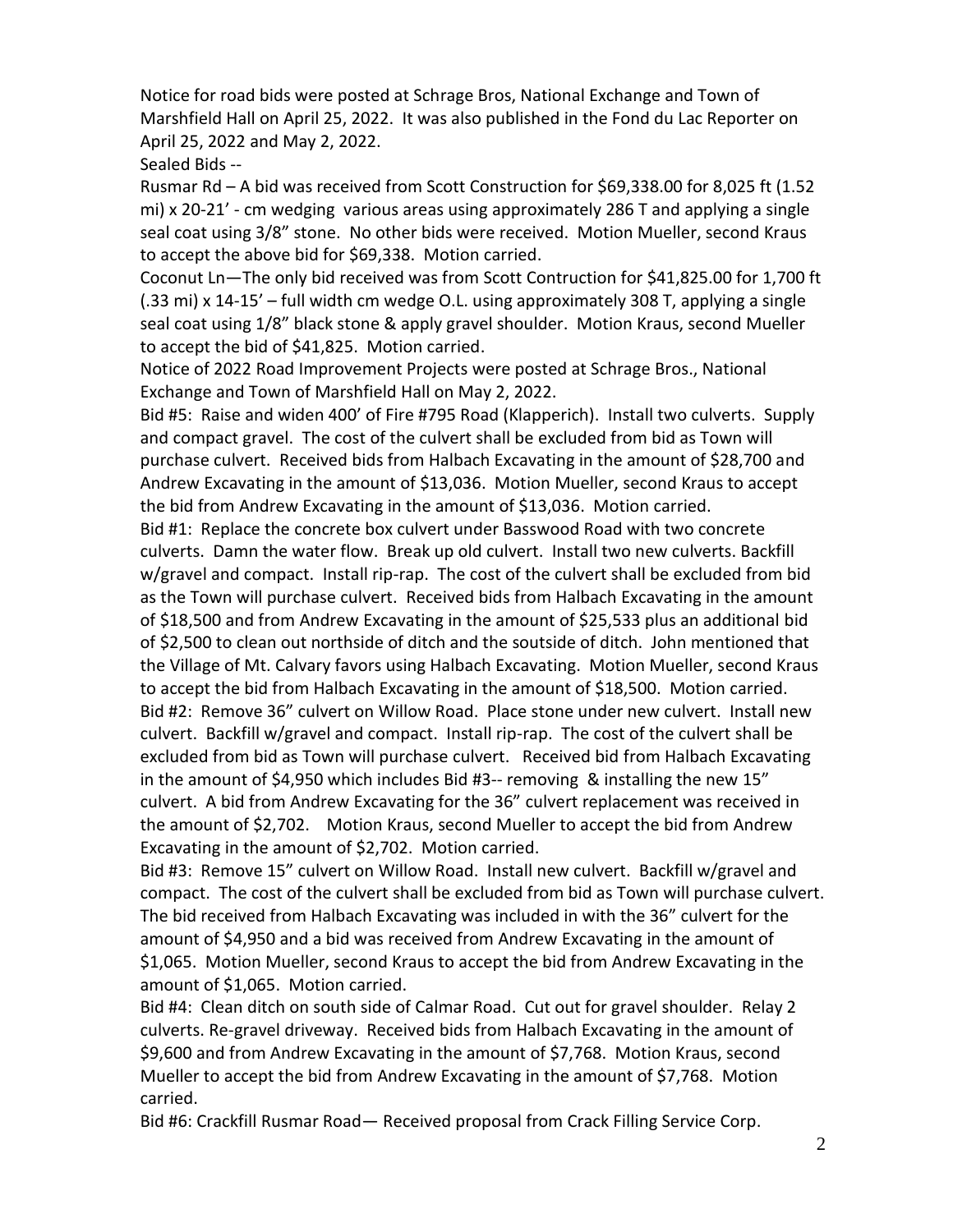In the amount of \$20,000. Motion Mueller, second Kraus to accept the above proposal. Motion carried.

Bid #7: Crackfill Oak Road--Received proposal from Crack Filling Service Corp. In the amount of \$5,000. Motion Mueller, second Kraus to accept the above proposal. Motion carried.

Bid #8: Crackfill Maple Road--Received proposal from Crack Filling Service Corp. In the amount of \$5,000. Motion Kraus, second Mueller to accept the above proposal. Motion carried.

Bid #9: Two culverts with clamps approximate replacement size 66" x 56' each—Received bid from County Materials for 2 - 60" x 56' culverts in the amount of \$19,492.48 plus 24 clamps @ \$44/piece for \$1,056 for a total of \$20,548.48. Fond du Lac Culvert & Supply proposed steel culverts for \$27,000 - \$28,000. Motion Kraus, second Mueller to accept the bid from County Materials.

3. Road work – John also received prices for the 36" pipe for Willow Road in the amount of \$3,790.08 plus clamps for \$528, for a total cost of \$4,318.08.

15" pipe for Willow Road in the amount of \$432 and for Fire #795 --18" plastic pipe for \$572.50 and a steel pipe for \$1754.50

Shoulder repair work needs to be addressed due to wash outs on Ash Road and Evergreen Road.

4. Equipment work—John will get price for repairs (plow, wing and box) on Oshkosh from A &M Specialty Mfg.

5. South Shore Lane Update—FEIN number needs to be located before paperwork can proceed.

6. Appoint Weed Commissioner—Motion Kraus, second Bord to appoint Wayne Mueller as Weed Commissioner for the term from May 15, 2022 to May 14, 2023. Motion carried.

7. Appointments to: Board of Appeals, Plan Commission, and Board of Review a) Board of Appeals – Motion Kraus, second Mueller to approve the appointments of Mike Schmitz for a three year term expiring 2025, Ken Jacobs as a member of the Board of Appeals for a three year term expiring 2025, and Jeff Abler, for a three year term expiring 2025, as Alternate #1 member of the Board of Appeals. Motion carried.

b) Plan Commission— Motion Mueller, second Kraus to approve the appointments of Dennis Stenz and Kurt Hellman for a three year term expiring 2025, Kyle Wagner for a three year term expiring 2025 as Alternate #2 member of the Plan Commission, and Scott Sabel as a member of the Plan Commission, with his current term expiring 2024. Motion carried.

c) Board of Review— Motion Kraus, second Mueller to approve appointment of Catherine Seibel as a member of the 2022 Board of Review with Neal Schaefer as alternate number 1 and Dennis Stenz as alternate number 2 for the 2022 Board of Review." Motion carried.

8. Internet Domain, Phone System & Interface Upgrade

 Contract proposal w/Clay Schultz—Message was sent today to Clay checking on status.

9. Solar Ordinance—John will contact Attorney Matt Parmentier. Will pursue having two levels of permitting. One for smaller – such as on homes and another for larger – commercial.